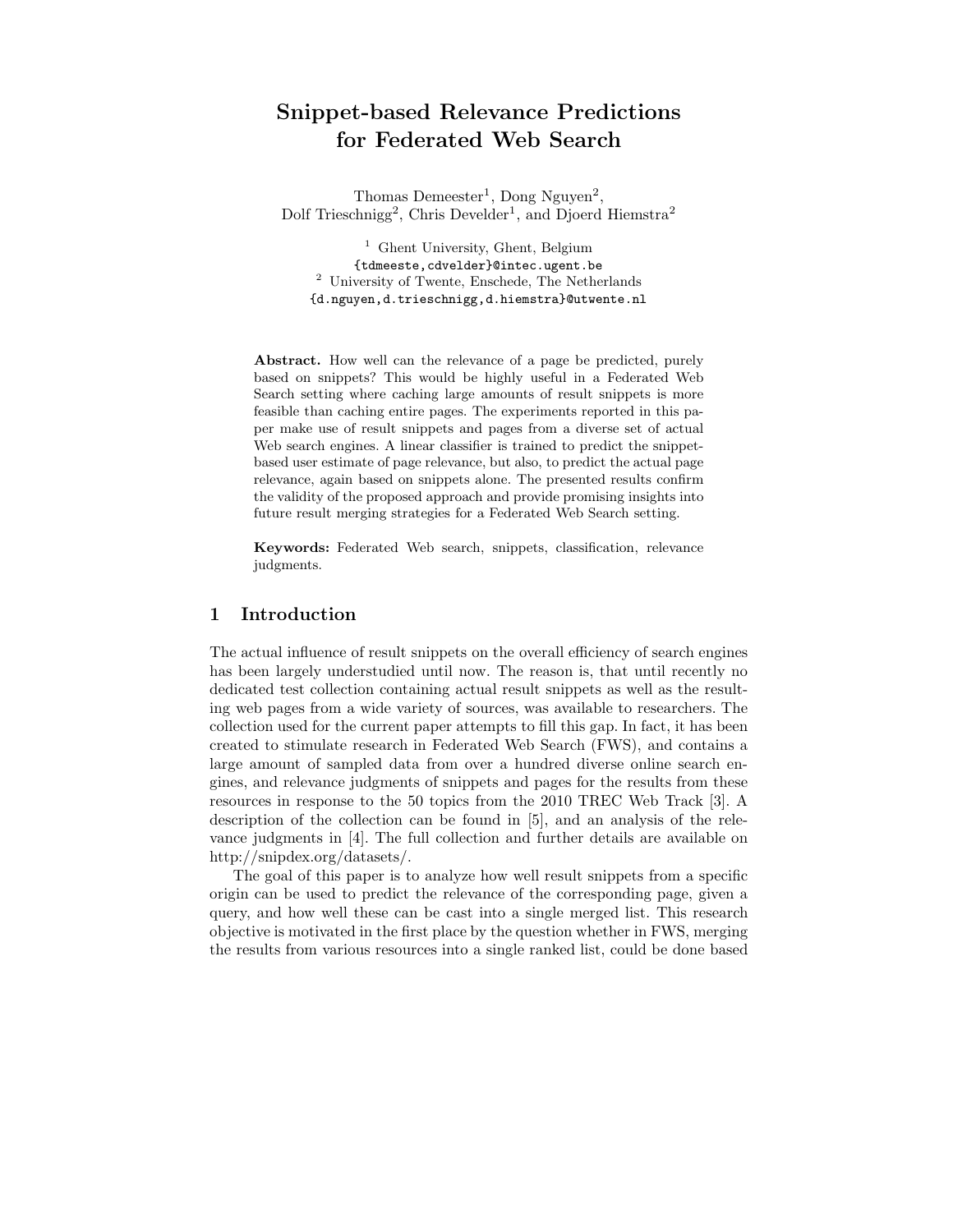on the snippets alone. Another issue is whether caching large amounts of (small) result snippets, as opposed to a limited number of full pages for the same storage capacity, would improve the accuracy of fast FWS systems, e.g., organized in a peer-to-peer setting.

One of the main problems in Federated Information Retrieval (FIR) and related to the goal of this paper, is result merging, or ordering the results retrieved from several resources into a single ranked list [7]. A related recent trend in FWS is Aggregated Search, the study of how best to integrate results from multiple specialized search services (or verticals) into the Web search results [2]. Classification-based methods have already been used in FIR research, but mostly focusing on predicting the relevant resources, for example in [1] for verticals. The snippets in our collection allow applying classification techniques for relevance predictions on the result level. In this paper we focus on predicting binary relevance and use a maximum entropy classifier [6].

We will describe a linear classifier designed to make snippet-based relevance predictions, shortly covering the extracted snippet features, and reporting classification efficiency for snippet and page predictions. We will also report the precision of the top-30 results, ranked according to the classifier output, and show that even with simple features the results clearly outperform a round-robin merging of results from three of the strongest search engines.

## 2 Inferring Relevance from Snippets

The FWS collection presented in [5] contains several levels of relevance judgments, but here we will only consider strict binary relevance levels, for which snippets were judged to be definitely relevant<sup>3</sup>, and pages were indicated as highly relevant or better. In [4] it was shown that even for the best resources only about 2/3 of all 'definitely relevant' snippets corresponded with a highly relevant result page. A classifier trained on snippet labels would hence not be able to overcome this intrinsic gap in relevance when used for the prediction of the page labels. Instead, we need to directly focus on page relevance, but still based on the information contained in the snippets alone, as motivated above. We will show that a binary linear classifier, trained on simple snippet features, is able to predict page relevance with a comparable accuracy as for snippet predictions, despite the apparent mismatch in relevance.

In [4] it was shown that a number of the used resources contain very few highly relevant pages, due to the nature of the query set, which has been designed for the 2010 TREC Web Track [3]. Therefore, we will only consider the resources from the following verticals: General Web Search, Multimedia, Encyclopedia/Dictionaries, Blogs, Books Libraries, News, and Shopping. In total, we retain 50 out of the original 108 resources, which together provided almost 90% of all highly relevant result pages from the collection. No further resource selection is performed.

<sup>&</sup>lt;sup>3</sup> With *snippet relevance*, we actually mean the snippet-based estimate of the page relevance (or, in annotation terms, 'would you click this snippet?').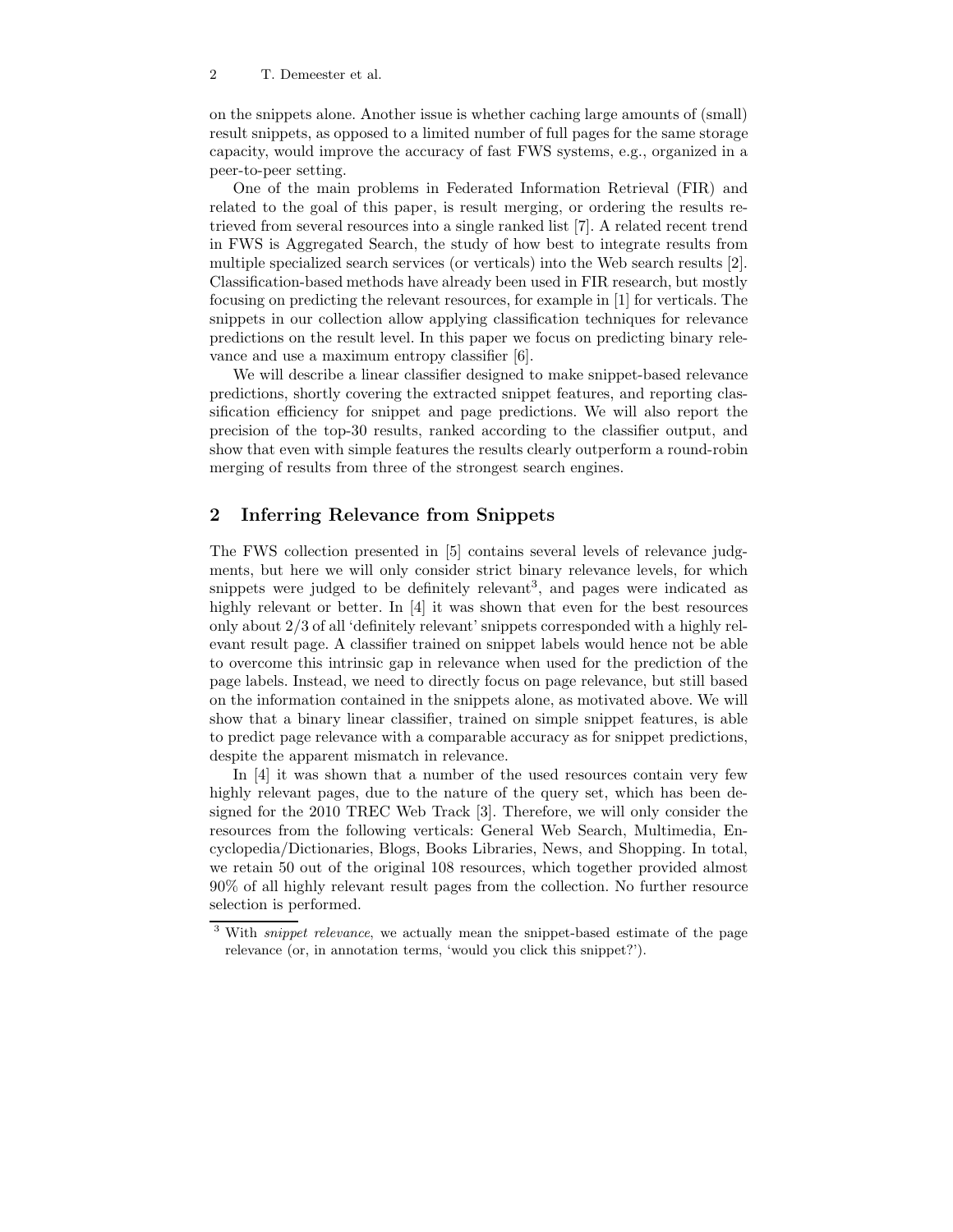For our classification experiments using the maximum entropy classifier, we applied 10-fold cross validation, for each run training on the results from 45 out of the total of 50 topics, testing on the remaining 5. Our presented results were averaged over each of the test topics.

#### 2.1 Snippet Feature Extraction

The features used for classification, extracted from each of the snippets, can be divided into three groups. The first group, indicated in the following as 'constant', contains an overall constant feature and a binary feature for each of the considered resources. Considering only these features corresponds to assigning a prior probability of relevance to each resource, according to the number of highly relevant results found in the training set. These vary widely, with the largest general web search engines on top. The second group contains a number of features that can be directly calculated from each resource's snippets, without the need for a large amount of snippets from other resources. This distinction is important, e.g., for result merging purposes, where snippets from only a few resources would be available. These features include binary features for the considered snippet's rank in the result list (we only crawled the top 10 results for each resource), features indicating the presence of query terms in the title, summary and location fields of the query (see [5]), and the length of these fields. In our reported results, the combination of these features together with the constant features is indicated as 'local'. Finally, a number of global features are extracted, calculated from the whole set of snippets for the considered topic. These include further length-based features for the different snippet fields, but relative to the average length in the considered set, and tf-idf scores for the snippet title and summary in response to the query (without stemming). All features together are indicated with 'all'.

### 2.2 Results

In web search, precision is typically considered more relevant than recall, we thus set the relevance cut-off for our classifier on a predicted probability of relevance of 0.5, with relatively high precision, and sufficient recall. The mean classifier precision and recall, both for the prediction of snippet and page relevance, are shown in Table 1. Using all features, the prediction of page relevance performs only slightly lower than for snippets. Note that no resource had on average more than 5 out of 10 highly relevant pages (as seen from the zero scores using only the constant features), whereas the snippet judgments were more optimistic. Also, calculating the global features did not yield much improvement in terms of precision, but allowed retrieving more relevant results.

Ranking the results according to the predicted probability of relevance, we can create a merged result list. As a baseline, we created a round-robin ranking of the three major search engines, i.e., Google, Yahoo!, and Bing. The precision in the top-30 of this ranked list, together with the baseline, are shown in Fig. 1. The precision for the predicted results is considerably higher than for the roundrobin baseline, even for the constant features (i.e., the mere ranking of resources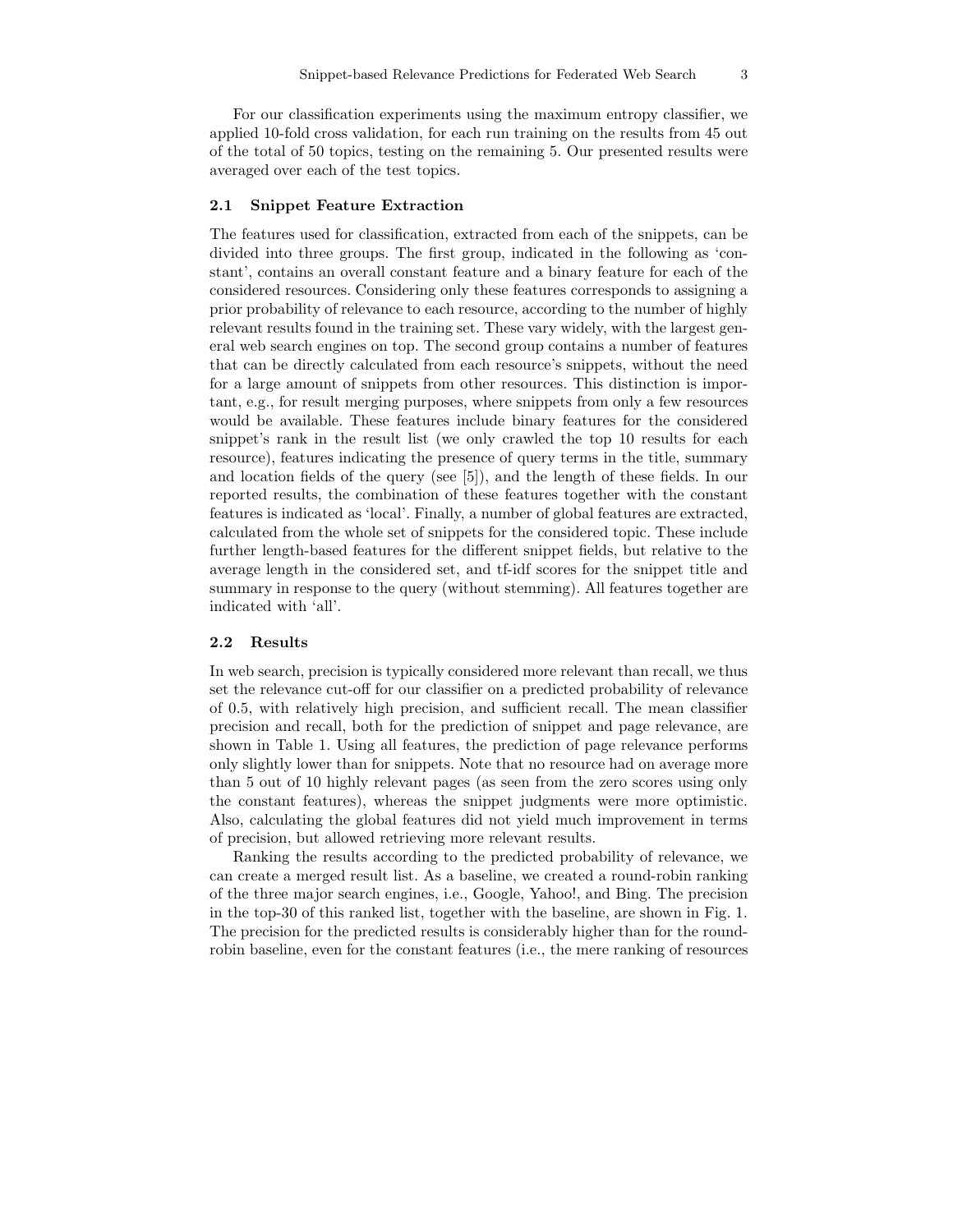#### 4 T. Demeester et al.

|                             | features | precision   | recall | precision recall         |      |          |    |
|-----------------------------|----------|-------------|--------|--------------------------|------|----------|----|
|                             | constant | 0.52        | 0.04   | 0.00                     | 0.00 |          |    |
|                             | local    | 0.65        | 0.27   | 0.61                     | 0.15 |          |    |
|                             | all      | 0.67        | 0.37   | 0.62                     | 0.23 |          |    |
|                             |          |             |        |                          |      |          |    |
| snippet relevance precision |          |             |        | page relevance precision |      |          |    |
| 1.0 <sub>1</sub>            | .        | constant    |        |                          |      |          |    |
| 0.8                         |          | local       |        |                          |      |          |    |
|                             |          | all         |        |                          |      |          |    |
|                             |          | round-robin |        |                          |      |          |    |
| $@>0.6$ @ 0.6<br>hecision 3 |          |             |        |                          |      |          |    |
|                             |          |             |        |                          |      |          |    |
| 0.2                         |          |             |        |                          |      |          |    |
|                             |          |             |        |                          |      |          |    |
| $_{0.0}$<br>5<br>10         | 15       | 25<br>20    | 30     | 5<br>10                  | 15   | 20<br>25 | 30 |
|                             | k        |             |        |                          | k    |          |    |

Table 1: Snippet-based prediction accuracy for snippet and page relevance.

snippet relevance page relevance

Fig. 1: Precision as a function of the rank k for the 30 highest ranked results as predicted for all resources, compared with the round-robin result for Google, Yahoo!, and Bing.

that best explains the training labels), and the precision in page predictions is again not much lower than for snippets.

# 3 Conclusions

We demonstrated that in a Federated Web Search setting, result page relevance predictions are possible, based on snippet features alone. A detailed analysis in terms of the number of resources that provide relevant results, which features contributed the most to the results, etc., is proposed as future work, together with full-fledged result merging research for the current setting, based on snippet classification.

# References

- 1. Arguello, J., Callan, J., Diaz, F.: Classification-based resource selection. In: Proceeding of the 18th ACM conference on Information and knowledge management (CIKM '09). ACM Press, New York, New York, USA (2009)
- 2. Arguello, J., Diaz, F., Callan, J.: Learning to Aggregate Vertical Results into Web Search Results Categories and Subject Descriptors. In: Proceeding of the 20th ACM conference on Information and knowledge management - CIKM 2011. pp. 201–210 (2011)
- 3. Clarke, C.L.A., Craswell, N., Soboroff, I., Cormack, G.V.: Overview of the TREC 2010 Web Track. TREC pp. 1–9 (2010)